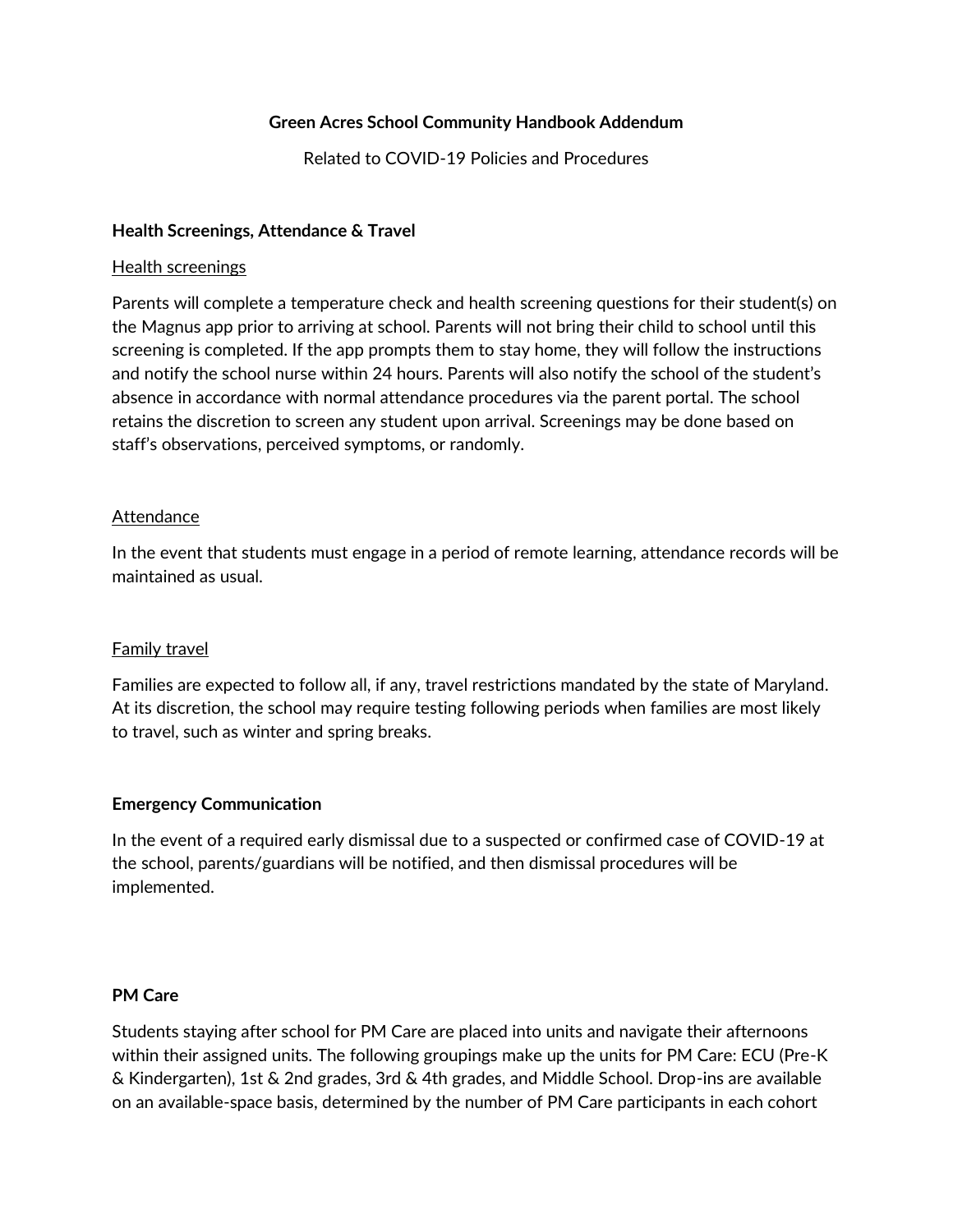on a given day. Inquiries regarding drop-in availability should be sent to [pmcare@greenacres.org](mailto:pmcare@greenacres.org) by 10 AM on the day in which you are interested in sending your child(ren) to PM Care.

#### **Illness and School Attendance**

A student who becomes ill in school is evaluated by the school nurse or their designee. The school nurse evaluates the student's complaints by observation (skin color, eyes, speech, and orientation) and by checking temperature, pulse, and respiratory status. Any student with an emerging primary COVID-19 symptom (cough, fever, new loss of taste or smell, vomiting, or diarrhea) or two secondary COVID-19 symptoms (chills, shortness of breath or difficulty breathing, fatigue, headache, sore throat, congestion or runny nose, or muscle aches) will be administered, with permission, a rapid antigen test and sent home. We also encourage parents to keep children home for minor symptoms (e.g., runny nose, congestion, sneezing, etc.) to monitor them for worsening symptoms. We ask you to contact the school nurse [\(nurse@greenacres.org\)](mailto:nurse@greenacres.org), who will make a clinical judgement to see if your child should come to campus.

A fever is defined as a temperature of 100 degrees Fahrenheit or higher. Parents are asked to keep children home until fever-free for at least 24 hours without the use of any antipyretics (fever-reducing medications, such as Tylenol or Ibuprofen) or until other symptoms are gone for at least 24 hours. If a student is prescribed a new medication, the student must stay home for the first 24 hours after starting the medication. If a student is sent home for COVID-19 symptoms, return may be permitted once student has received a negative COVID-19 PCR test and is fever free without fever-reducing medication for 24 hours, symptoms show signs of improvement per their doctor, have been on antibiotics, if prescribed, for 24 hours, and/or have not vomited or experienced diarrhea for 24 hours.

The school may require a note from a doctor before the return of students with persistent mild symptoms. We also require that families keep unvaccinated children home who have been exposed to family members, caregivers, or others who have been diagnosed with COVID-19.

### **Self-Reporting**

Parents/staff will self-report to the school if they or their students have symptoms of COVID-19, a positive test for COVID-19, or were exposed to someone with COVID-19 within the last 14 days in accordance with health information-sharing regulations for COVID-19. If a student or staff member is tested for COVID-19 due to symptoms or direction from a healthcare provider, a copy of their results will be emailed to the school nurse as soon as they are received.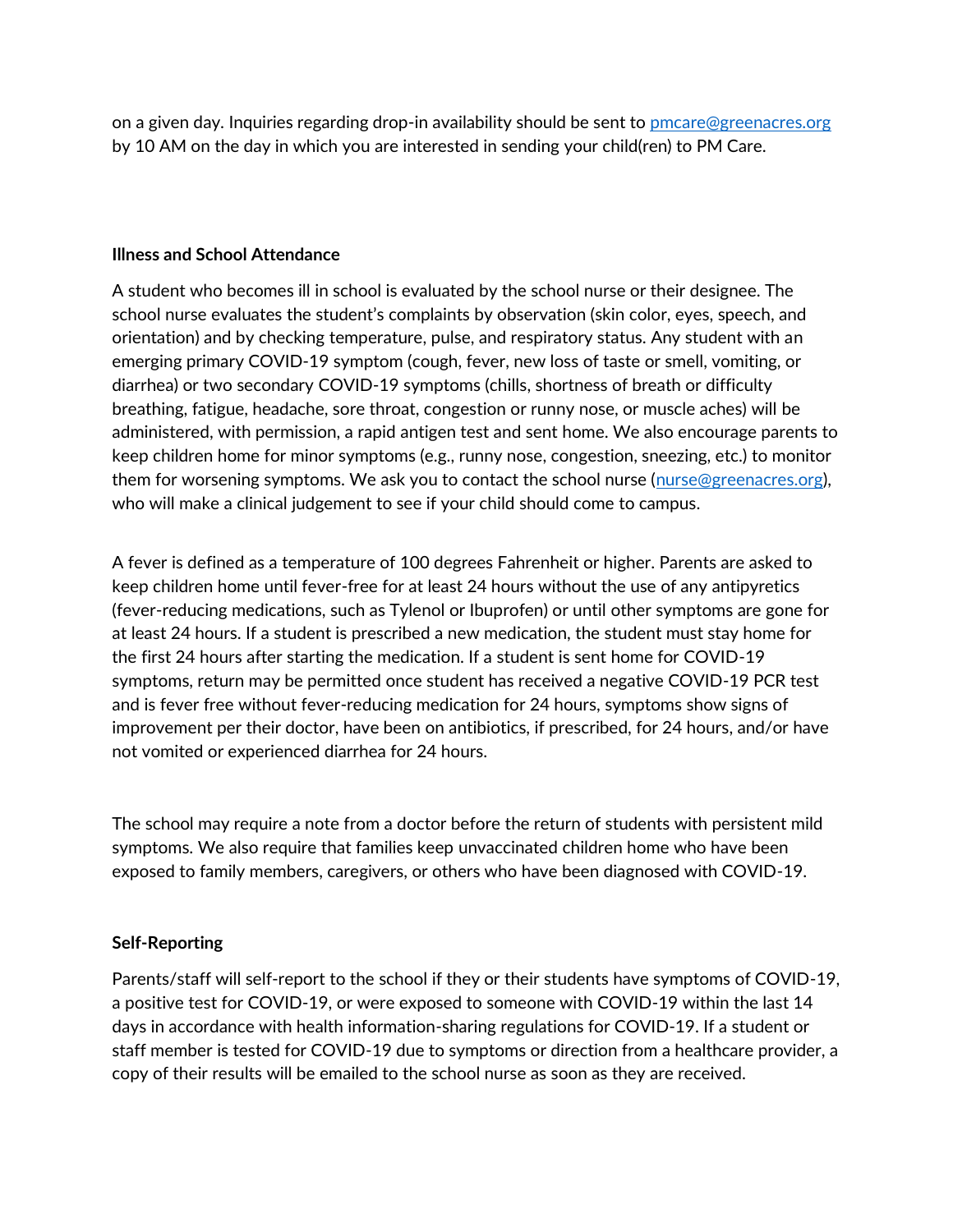### **Quarantine and School Closures and Return**

The school will monitor state and county rates of community transmission of COVID-19 and follow their guidelines and regulations related to isolation, quarantine, and return to school. If a person who has been on campus is diagnosed with COVID-19, the school will notify and follow the direction of the local health department.

In the event that more than half of a class is required to quarantine, virtual learning will be available for that class for the duration of the quarantine, excepting of the first two days, which are reserved for teachers to pivot to online platforms, prepare materials for distribution, etc.

In the event that one or a couple of students in a grade must quarantine, teachers will prepare asynchronous work, activities, and materials for students who fall in this category so that they remain engaged in the coursework until they are permitted to return to campus. Teachers will check in with those students to ensure they are clear in the work given and see if any support is needed. We do not offer dual-platform instruction.

### **COVID-19 Safety protocols**

*A Community Agreement must be completed, signed, and turned in to Green Acres prior to the first day of returning to on-campus learning.*

### **Testing**

Weekly COVID-19 testing is required for all staff and students, regardless of vaccination status (unless the individual has tested positive for the virus within the past 90 days). The test must be dated on the Tuesday of each week. The school has arranged for on-campus testing during the school day each Tuesday that we are in session, which will meet these guidelines; alternatively, students may use their own healthcare providers. The school nurse will have access to PCR test results from the on-site testing company. Those who test with outside providers must send their test results to [nurse@greenacres.org](mailto:nurse@greenacres.org) each Friday by noon.

### Face coverings

Masking is optional for students and staff in grades 1–8. In Early Childhood (Pre-K and Kindergarten), masking is optional outside but required inside. Campus visitors continue to be required to mask while on campus. Those who are required to wear a mask under these policies must wear either a KN95 or surgical mask. Those for whom masking is optional must still carry a spare mask for occasional use when circumstances dictate.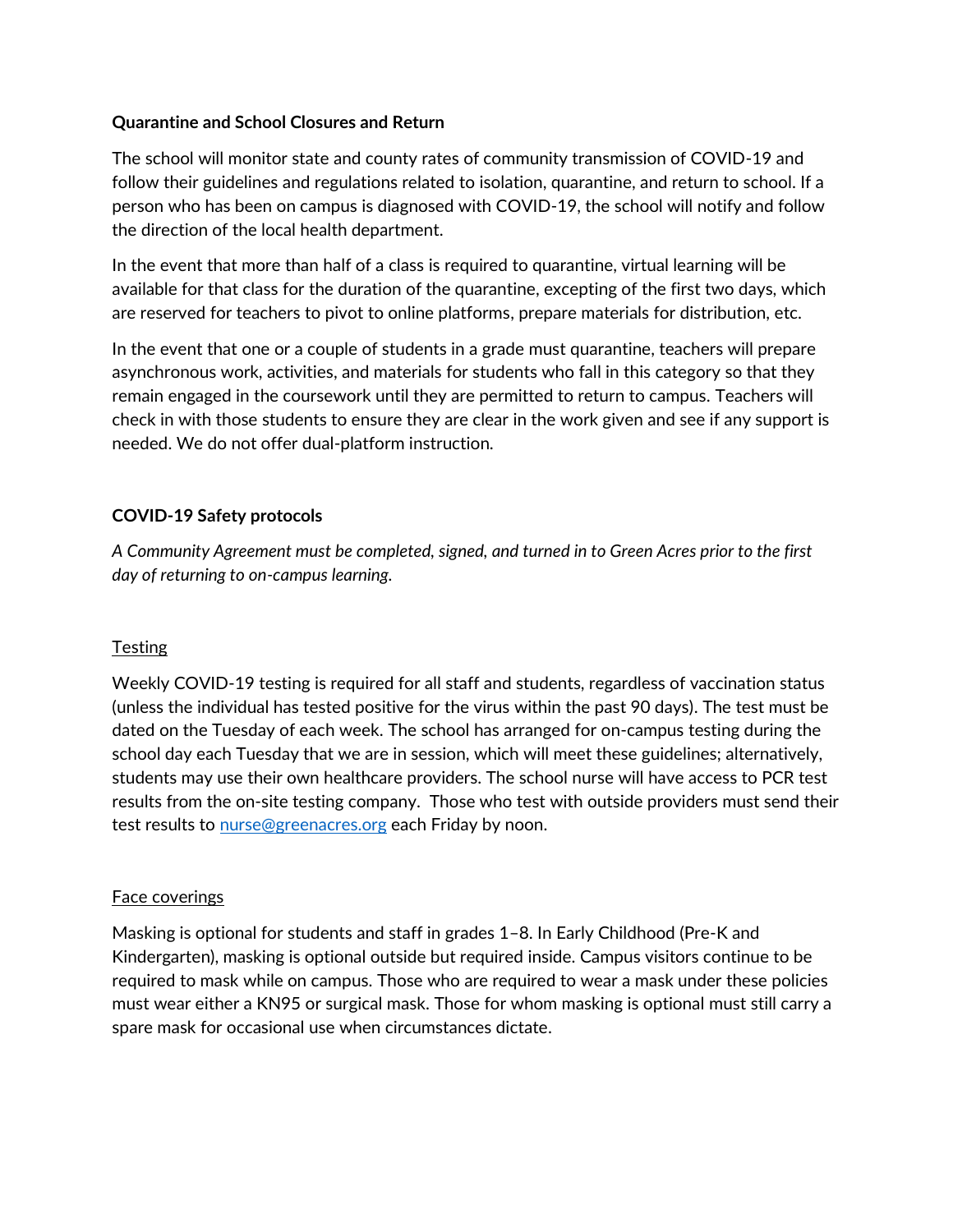### Social distancing

All students, staff, and visitors will always maintain, to the best of their ability, at least 3 feet of distance from each other. Note that latest health guidelines stress that close contact comes from being within 3 feet (6 feet without masks) of another person for 15 minutes or less within a cumulative 24-hour period.

### Hand washing and prevention measures

All students and staff will be trained on proper hand washing techniques, respiratory etiquette, and prevention-of-illness measures. Students and staff will also be trained to recognize signs of symptoms of COVID-19. Signs also will be posted around campus about hand washing, disease prevention, symptoms of COVID-19, etc.

### Eating and drinking

Sharing food/drink/utensils/water bottles is not permitted. Students must bring a water bottle to school every day. Students will eat outside, weather permitting. Water fountains will not be used for drinking, except for the water fountain in the Big Room, which will be used to fill water bottles only. If students need to eat indoors, they will maintain social distance and have the doors to the outside open.

### Early Childhood Unit (Pre-K & Kindergarten)

Our safety protocol for Pre-K and Kindergarten focuses on more effective risk mitigation strategies for this population. These include hand hygiene, infection-prevention education for staff and families, adult physical distancing from one another, adults and students wearing face coverings, and spending time outdoors.

#### *Strategies:*

- Frequent handwashing for staff and students.
- Frequent cleaning and disinfection of classrooms, common areas, and frequently touched surfaces throughout building.
- The expectation that students will always wear face coverings inside, except when eating/drinking.
- Utilize outdoor spaces when possible.
- Limit unnecessary visitors into the building.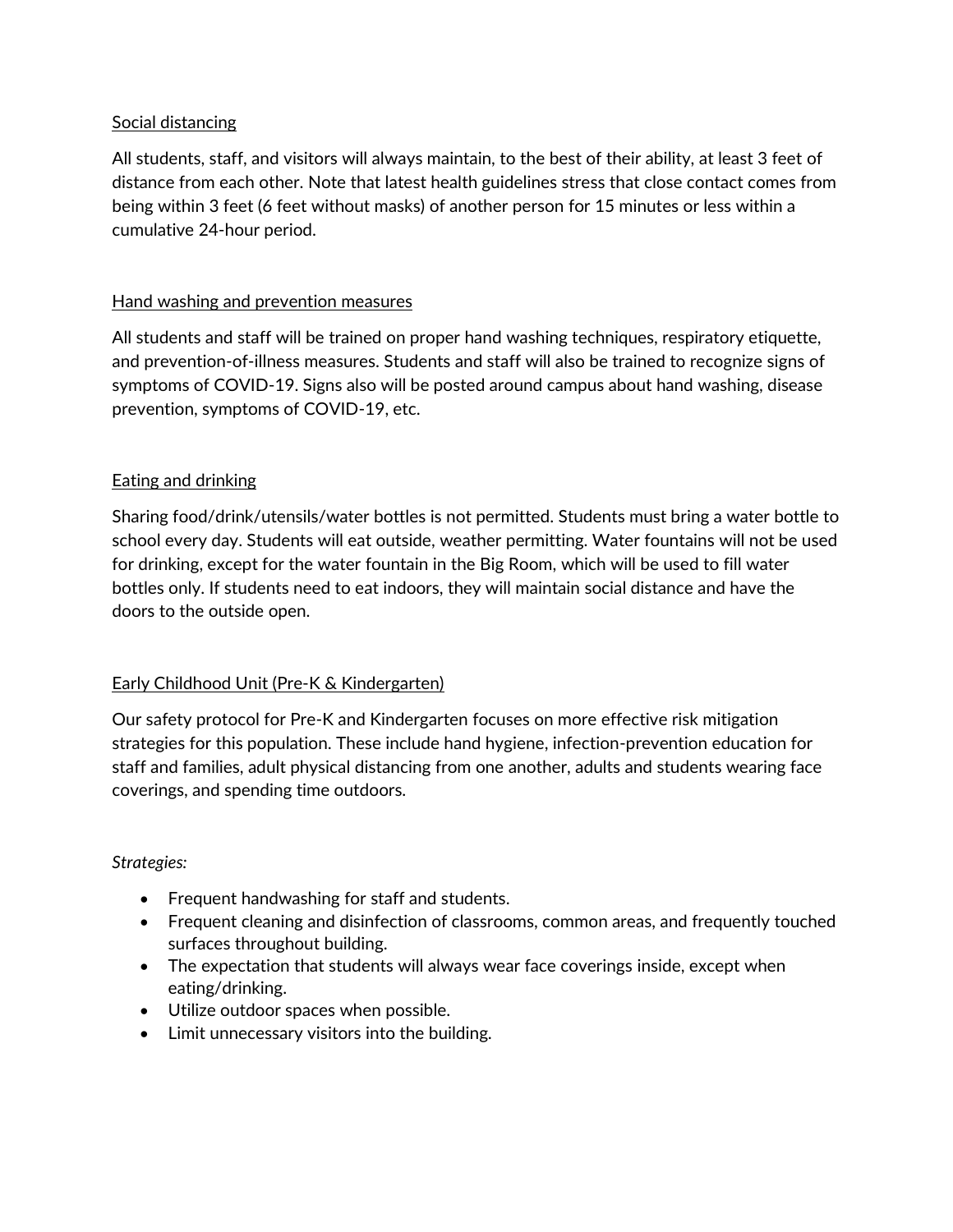### Lower School (Grades 1–4)

*Strategies:*

- Frequent handwashing for staff and students.
- Frequent cleaning and disinfection of classrooms, common areas, and frequently touched surfaces throughout building.
- Desks will be placed 3 feet apart.
- Utilize outdoor spaces when possible.

# Middle School (Grades 5–8)

We anticipate that Middle School students will be more effective in physical distancing to reduce the risk of spreading COVID-19 than the Early Childhood Unit. There also are different barriers to the successful implementation of many of these measures in older age groups. Green Acres School will implement the following physical distancing risk-mitigation strategies when feasible:

- Frequent handwashing for staff and students.
- Frequent cleaning and disinfection of classrooms, common areas, and frequently touched surfaces throughout building.
- Avoidance of close physical proximity in cases of increased exhalation (PE, exercise); these activities will be safest outdoors and with students spread out.
- Desks will be placed 3 feet apart.
- Utilize outdoor spaces when possible.
- Teachers will maintain 3 feet from students when possible and if not disruptive to educational process.

## Enhanced cleaning and disinfecting

All cleaning and disinfection products will be used in accordance with the manufacturer's instructions and stored safely away from children. Cleaning protocols will be established per CDC and state guidance.

## Considerations for Virtual Return

To set a clear decision-making process for situations that may require a return to fully virtual instruction, the following considerations will be weighed, yet are not mutually exclusive of each other:

- The number of COVID-19 cases in Montgomery County per 100,000 residents;
- Requirements for the state of Maryland; and
- The health of the Green Acres School community (including the number of community members quarantining, waiting for test results, or exhibiting symptoms).